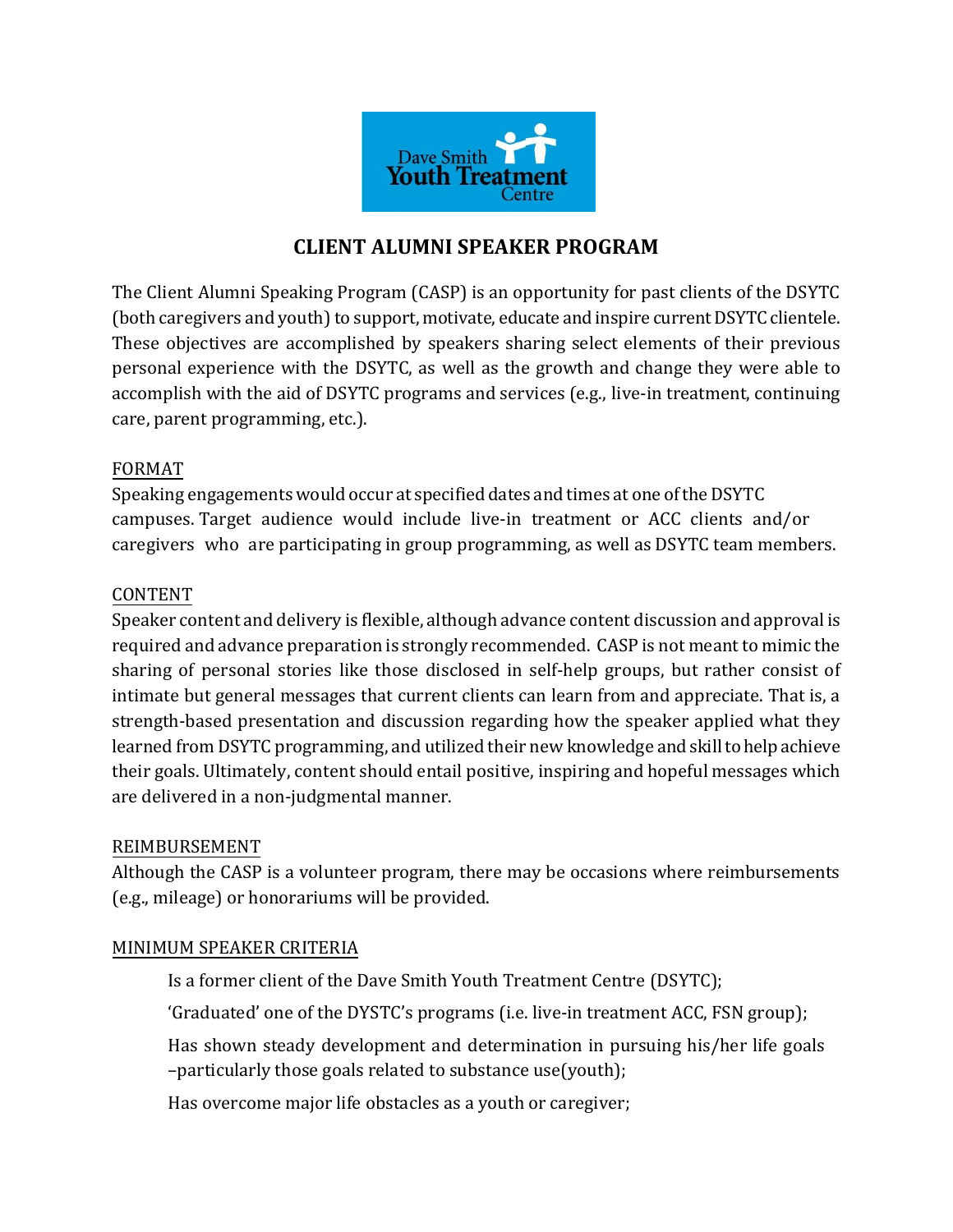- $\Box$  Current level of life stability is moderate to high (i.e., flexible, lack of crisis, etc.);
- $\square$  Demonstrates clear boundaries and a positive attitude;
- $\Box$  Shows genuine concern for others;
- $\Box$  Personal treatment philosophy and views are consistent with those of the DSYTC;
- $\square$  Does not present an emotional, psychological or physical risk to DSYTC clients or staff.

## APPLICATION PROCESS

- 1. Complete the "CASP Volunteer Application" portion of this document (see below) and submit to [Courtney.o@davesmithcentre.org](mailto:courtney.o@davesmithcentre.org)
- 2. Complete a telephone and/or intake screening interview (NOTE: interviews will only be granted when CASP position openings are available. When speaking positions are not available, applications will be kept on file for future reference).

## EXTERNAL SPEAKING EVENTS

There are occasions where former DSYTC clients are requested to speak at community events. (e.g., parent education sessions, fundraising events, etc.). Where deemed reasonable to do so, the DSYTC will consider such requests. For youth to be eligible to speak at such engagements, they are required to have completed at least two (2) internal speaking engagements for DSYTC clients and/or successfully completed a 'mock' presentation with a designated team member. This prerequisite is intended to help support the speaker in preparing for such events (e.g., refining message, practice answering questions, etc.) as well as assure the DSYTC that this individual is adequately prepared to speak in a public domain about their experience.

## NON\_SPEAKING VOLUNTEERISM

The DSYTC may receive requests from former clients to volunteer in capacities outside of speaking engagements and that involve current DSYTC clients (e.g., volunteering at the treatment sites or during fundraising events, etc.). While these offers are greatly appreciated, it is imperative for the safety and integrity of our clinical services that a stepped-up process occurs in these instances. Therefore, the CASP program will typically be the first step that needs to be completed before volunteering with current DSYTC youth will be considered. The expectation being that the prospective youth volunteer will complete two (2) internal DSYTC speaking engagements before applying to volunteer directly with current clients.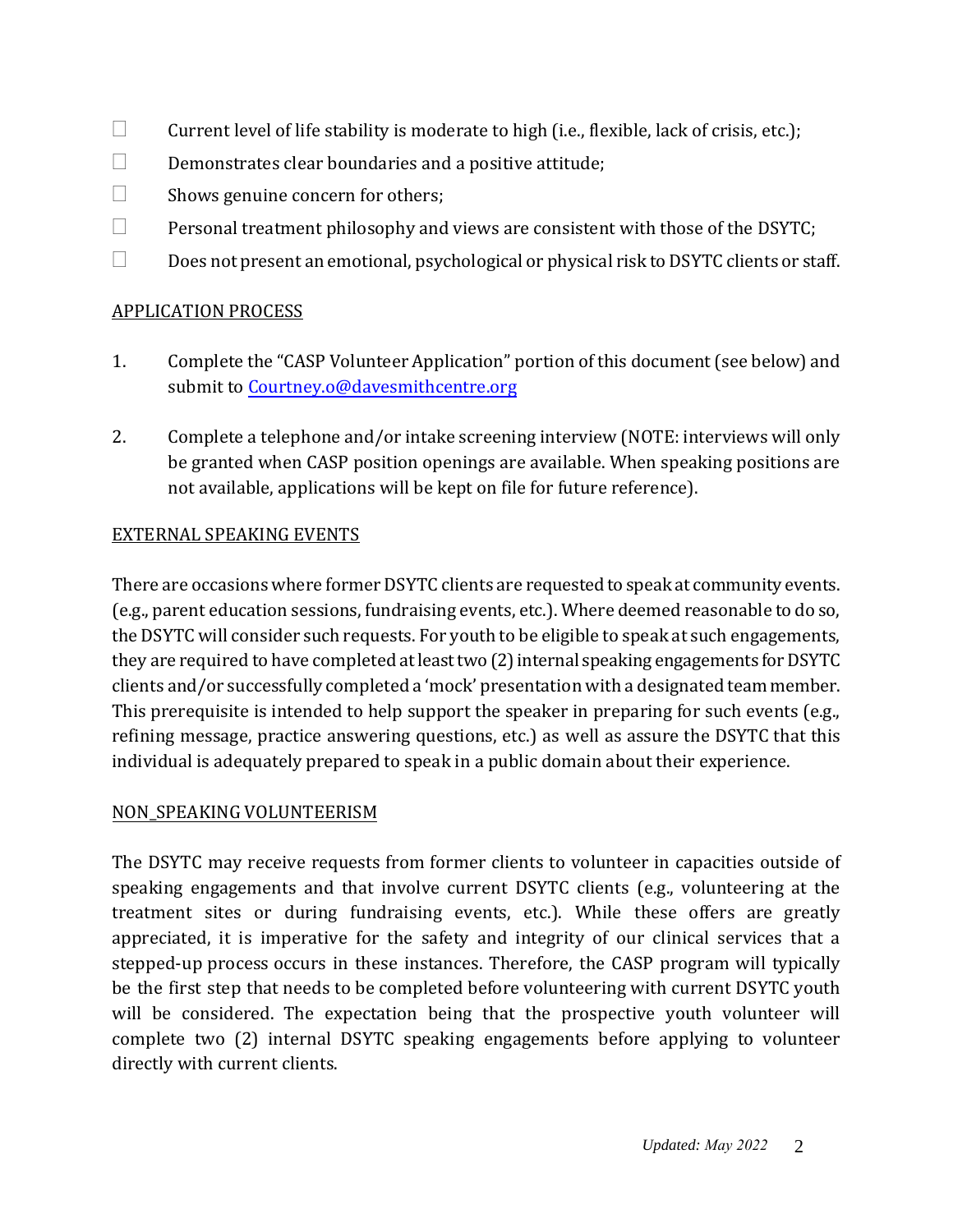# **CASP VOLUNTEER APPLICATION**

| First Name:                                                                               | Last Name: |                       |
|-------------------------------------------------------------------------------------------|------------|-----------------------|
|                                                                                           |            |                       |
|                                                                                           |            |                       |
|                                                                                           |            |                       |
|                                                                                           |            |                       |
|                                                                                           |            | OK To Leave a Message |
|                                                                                           |            | OK To Leave a Message |
|                                                                                           |            | OK To Leave a Message |
| Do you have any special needs that require accommodation?<br><b>YES</b><br>N <sub>O</sub> |            |                       |
|                                                                                           |            |                       |
|                                                                                           |            |                       |
|                                                                                           |            |                       |
| Emergency Contact:                                                                        |            |                       |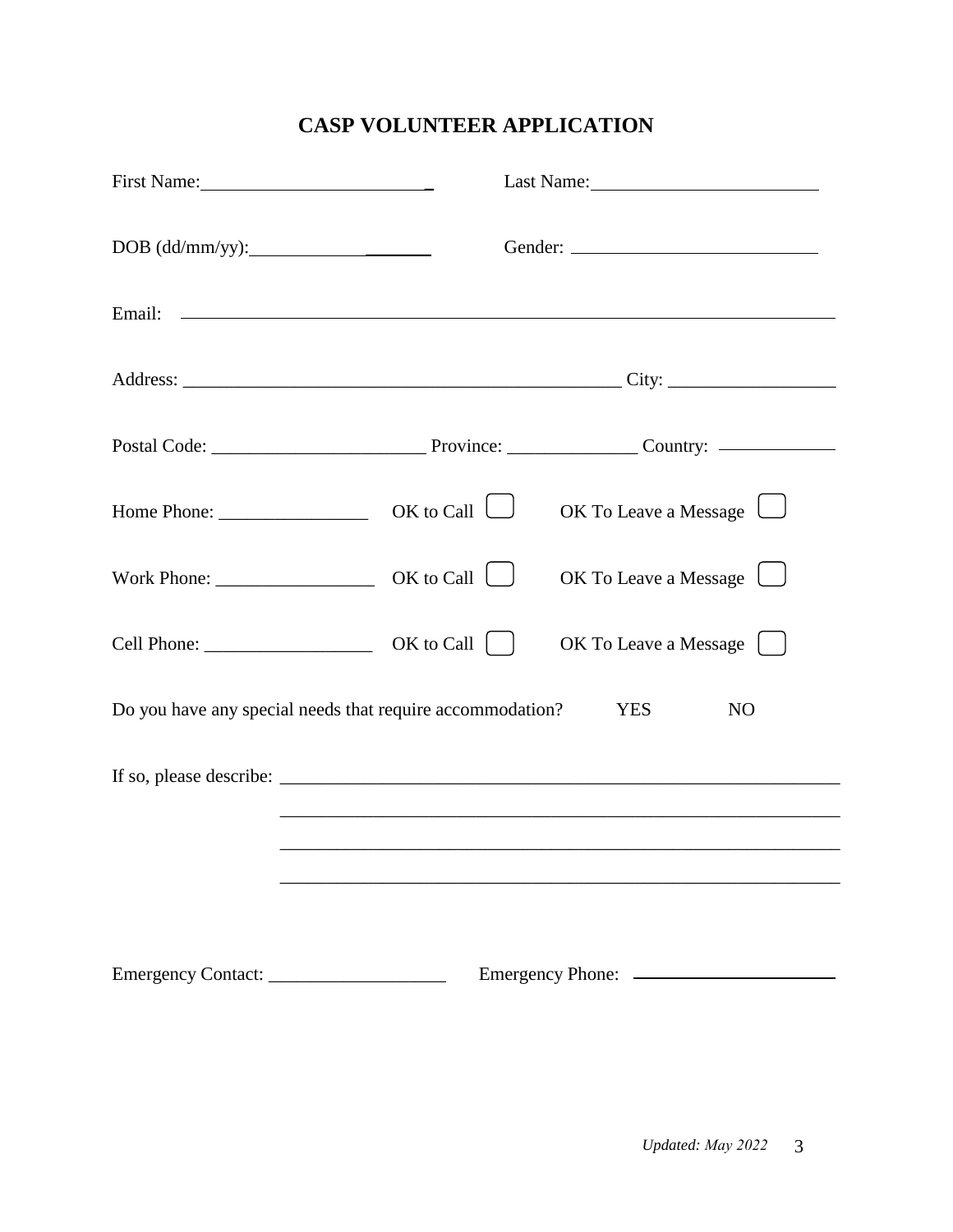**What messages would you like to share as a speaker in CASP?** 

**Have you ever spoken in public before? If so, please describe:** 

**On a scale of 1 to 10 (1 = "totally uncomfortable" and 10 = "totally comfortable") please rate how you would feel speaking to youth** 

 $-$  / 10

**On a scale of 1 to 10 (1 = "totally uncomfortable" and 10 = "totally comfortable") please rate how you would feel speaking to adults** 

 $\frac{1}{2}$  / 10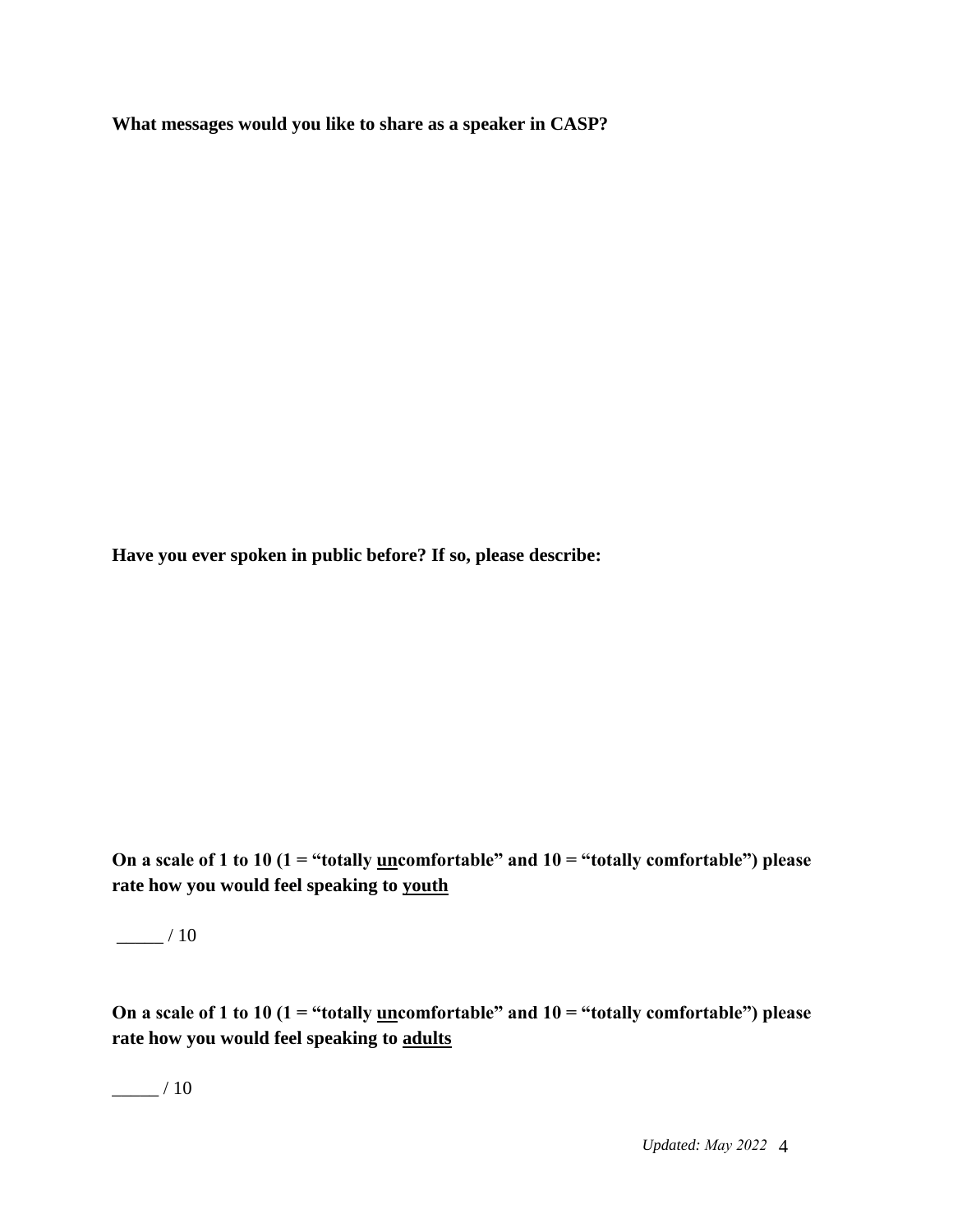**What do you personally hope to accomplish by speaking as part of CASP?**

**What concerns do you have (if any) about speaking to DSYTC clients?** 

**Are you open to receiving questions from staff and/or the presentation audience?** 

\_\_\_\_\_ YES \_\_\_\_\_ NO

#### **Please indicate when you would be available to speak?**

\_\_\_\_\_ Mornings \_\_\_\_\_ Afternoons \_\_\_\_\_ Evenings

\_\_\_\_\_ Weekdays \_\_\_\_\_ Weekends

### **Do you have transportation to and/or from speaking events?**

\_\_\_\_\_ YES \_\_\_\_\_ NO